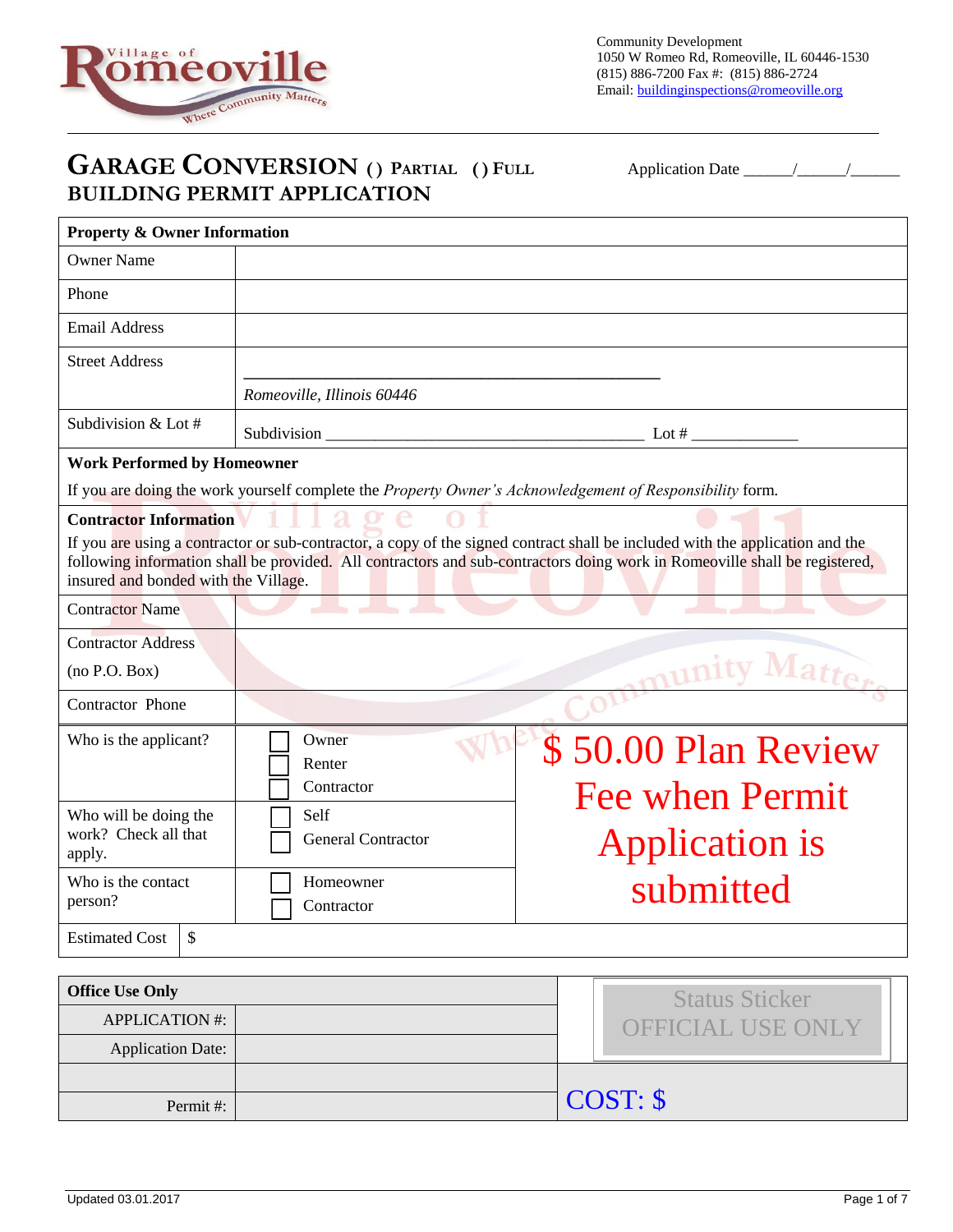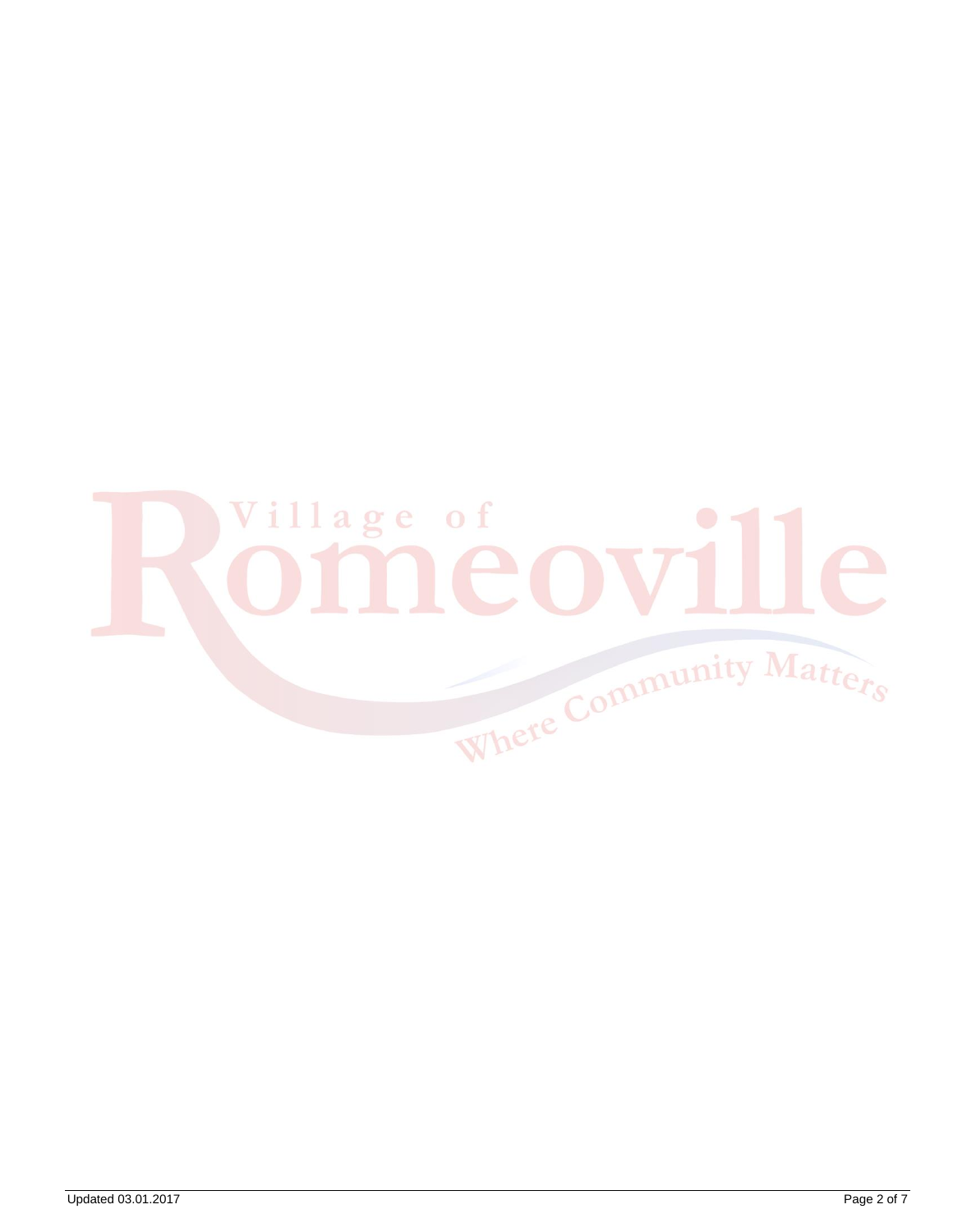| Sub-Contractors                     |                        |                                     |                     |                        |
|-------------------------------------|------------------------|-------------------------------------|---------------------|------------------------|
| <b>Type of Contractor</b>           | <b>Business Name</b>   | Street Address, City, State and Zip | <b>Phone Number</b> | Registration<br>Number |
| Concrete                            |                        |                                     |                     |                        |
| Electrical                          |                        |                                     |                     |                        |
| Plumbing                            |                        |                                     |                     |                        |
| Mechanical                          |                        |                                     |                     |                        |
| Carpentry                           |                        |                                     |                     |                        |
| Drywall or<br>Lathing               |                        |                                     |                     |                        |
| Insulator                           | <b>Service Control</b> | Z5                                  |                     |                        |
| l a<br>e<br>Where Community Matters |                        |                                     |                     |                        |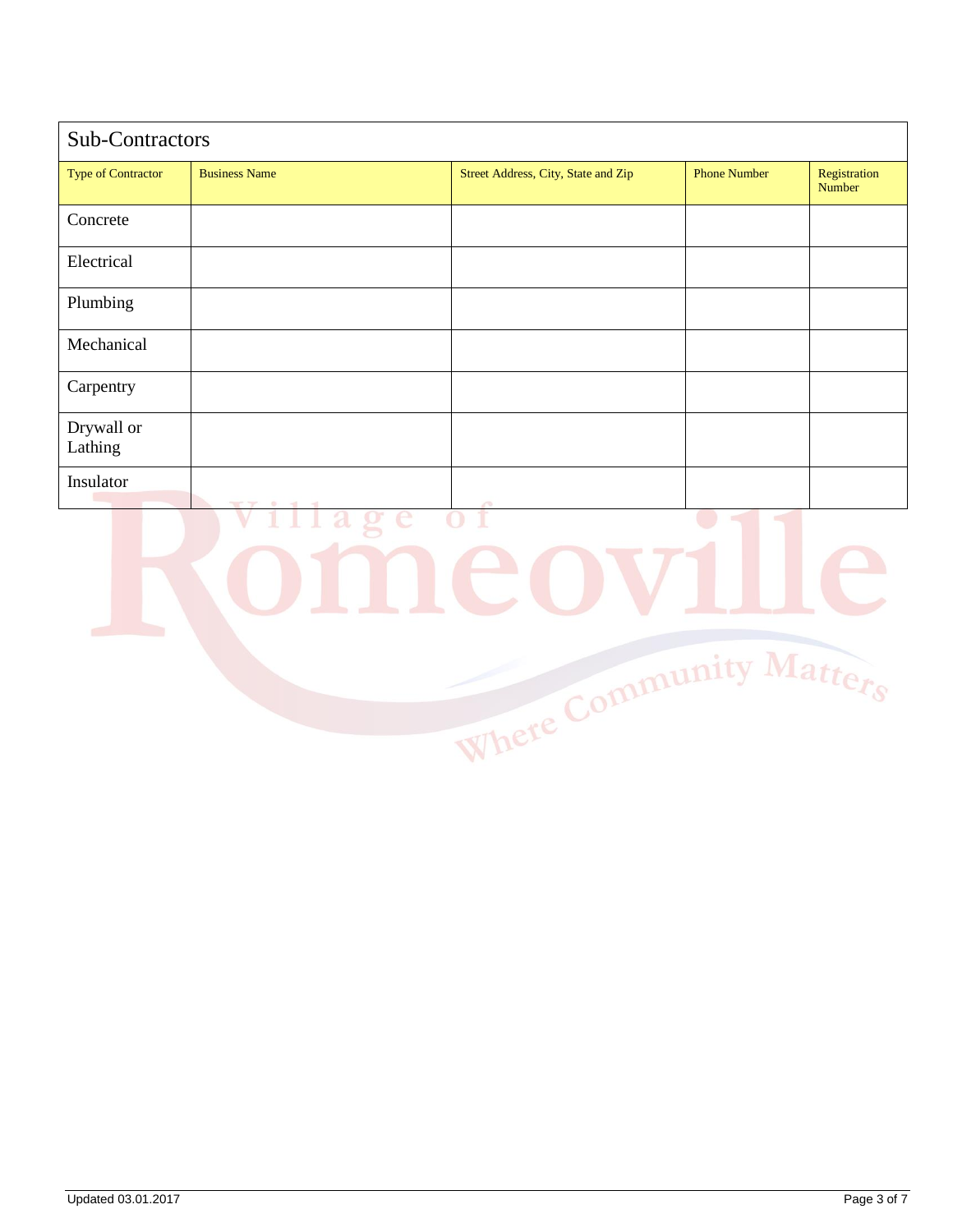## **Construction Requirements**

| <b>Office</b><br>Please read the requirements and place $a \checkmark$ in the column to the left to confirm that you understand. |                                                                                                                                                                                                                                                                                                                                                                                                                                                                             |  |  |
|----------------------------------------------------------------------------------------------------------------------------------|-----------------------------------------------------------------------------------------------------------------------------------------------------------------------------------------------------------------------------------------------------------------------------------------------------------------------------------------------------------------------------------------------------------------------------------------------------------------------------|--|--|
| <b>General Requirements (For Converted Living Area of Garage):</b>                                                               |                                                                                                                                                                                                                                                                                                                                                                                                                                                                             |  |  |
|                                                                                                                                  | After the overhead door has been removed from the garage, the old concrete pad shall be saw cut to a sufficient<br>width to allow an area of excavation of a trench for the installation of a foundation that matches the width,<br>height and depth of the existing foundation.                                                                                                                                                                                            |  |  |
|                                                                                                                                  | #4 Rebar shall be drilled into both sides of the existing foundation twelve (12) inches on center horizontally and<br>sixteen (16) inches on center vertically across the bottom of the excavated area. If a depressed footing is present,<br>the rebar shall be drilled into the existing foundation to a depth of not less than six (6) inches.                                                                                                                           |  |  |
|                                                                                                                                  | The concrete for the footing/foundation shall be not less than a six (6) bag mix.                                                                                                                                                                                                                                                                                                                                                                                           |  |  |
|                                                                                                                                  | A minimum of a $\frac{1}{2}$ inch diameter by ten (10) inch length J bolt shall be installed into the concrete at a depth of<br>not less than seven (7) inches. The J bolts shall be placed within twelve (12) inches of each end of the existing<br>door opening and not more than 6 feet apart thereafter.                                                                                                                                                                |  |  |
|                                                                                                                                  | <b>Framing Details:</b>                                                                                                                                                                                                                                                                                                                                                                                                                                                     |  |  |
|                                                                                                                                  | All lumber in contact with concrete shall be decay resistant and installed over a sill sealer.                                                                                                                                                                                                                                                                                                                                                                              |  |  |
|                                                                                                                                  | Studs used to close in the opening shall be not less than $2^{\prime\prime}$ x 4" and be not greater than sixteen (16) inches on<br>center. The exterior sheathing shall be not less than 7/16 plywood or OSB. A wind infiltration barrier (house<br>wrap) shall be installed over the exterior sheathing.                                                                                                                                                                  |  |  |
|                                                                                                                                  | The room shall have window glazing not less than eight (8) percent of the total floor square footage. If the room<br>is a bedroom, the minimum egress window clear net opening shall be not less than twenty (20) inches in width<br>by twenty-four (24) inches in height. The window sill height shall be not greater than forty-four (44) inches from<br>the finished floor. A grade floor egress window net clear opening shall be not less than (5.0) five square feet. |  |  |
|                                                                                                                                  | All floor joists shall be decay resistant.                                                                                                                                                                                                                                                                                                                                                                                                                                  |  |  |
|                                                                                                                                  | Floor Sheathing shall be not less than 3/4" tongue and groove plywood or OSB, sixteen (16) inches on center,<br>glued and nailed to the joists.                                                                                                                                                                                                                                                                                                                             |  |  |
|                                                                                                                                  | <b>Insulation:</b>                                                                                                                                                                                                                                                                                                                                                                                                                                                          |  |  |
|                                                                                                                                  | A 6 mil vapor barrier shall be placed between the concrete floor and floor joists.                                                                                                                                                                                                                                                                                                                                                                                          |  |  |
|                                                                                                                                  | The minimum required R-Value of the exterior wall cavities shall be insulated with the highest R-value for the<br>wall stud. The minimum R-Value for the ceilings shall be not less than R-49 and the floor joists shall be<br>insulated with the highest R-value for the joist depth.                                                                                                                                                                                      |  |  |
|                                                                                                                                  | In all framed walls, floors and roof/ceilings comprising elements of the building thermal envelope, a vapor<br>retarder shall be installed on the warm-in-winter side of the insulation.                                                                                                                                                                                                                                                                                    |  |  |
|                                                                                                                                  | <b>Fire blocking:</b>                                                                                                                                                                                                                                                                                                                                                                                                                                                       |  |  |
|                                                                                                                                  | Fire blocking shall be provided to cut off all concealed draft openings (both vertical and horizontal) to form an<br>effective fire barrier between stories and between the top story and attic/roof space.                                                                                                                                                                                                                                                                 |  |  |
|                                                                                                                                  | (A) In concealed spaces of stud walls and partitions, including furred spaces and parallel rows of studs or<br>staggered studs.                                                                                                                                                                                                                                                                                                                                             |  |  |
|                                                                                                                                  | (B) At all interconnections between concealed vertical and horizontal spaces such as occur at soffits, drop<br>ceilings and cove ceilings.                                                                                                                                                                                                                                                                                                                                  |  |  |
|                                                                                                                                  | (C) At openings around vents, pipes and ducts at each ceiling and floor level.                                                                                                                                                                                                                                                                                                                                                                                              |  |  |
|                                                                                                                                  | <b>Finishing Work:</b>                                                                                                                                                                                                                                                                                                                                                                                                                                                      |  |  |
|                                                                                                                                  | Drywall shall be not less than $\frac{1}{2}$ inch.                                                                                                                                                                                                                                                                                                                                                                                                                          |  |  |
|                                                                                                                                  | The installation of staples to fasten drywall is prohibited in the Village of Romeoville.                                                                                                                                                                                                                                                                                                                                                                                   |  |  |

٦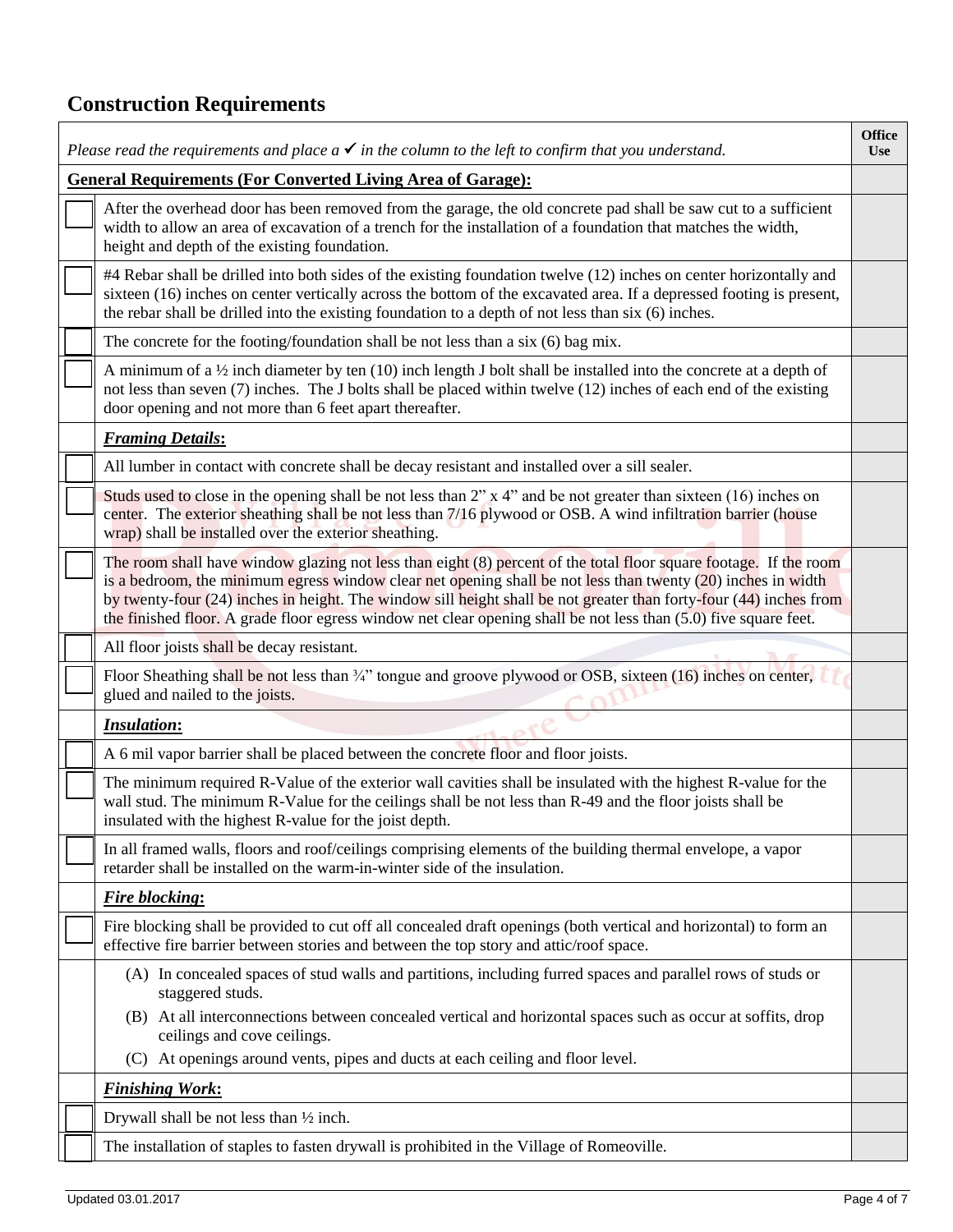|                                 | All drywall seams and corners shall be taped and sanded to a smooth paintable surface.                                                                                                                                                                                                                                                                                                                                                                                                                                                                  |  |  |  |
|---------------------------------|---------------------------------------------------------------------------------------------------------------------------------------------------------------------------------------------------------------------------------------------------------------------------------------------------------------------------------------------------------------------------------------------------------------------------------------------------------------------------------------------------------------------------------------------------------|--|--|--|
| <b>Mechanical Requirements:</b> |                                                                                                                                                                                                                                                                                                                                                                                                                                                                                                                                                         |  |  |  |
|                                 | Provide a complete set of mechanical drawings.                                                                                                                                                                                                                                                                                                                                                                                                                                                                                                          |  |  |  |
|                                 | Indicate on the drawing the location of all duct work in the area to be constructed, size of duct(s), supply and<br>returns. Indicate on the drawing which duct(s) are supply and which are return(s).                                                                                                                                                                                                                                                                                                                                                  |  |  |  |
|                                 | Indicate the size of the furnace/air conditioning unit. Provide a Manual J heat loss and gain calculation showing<br>the existing furnace is adequate to heat the additional square feet. If the furnace is not large enough, permanent<br>electrically wired heating equipment can be installed in the new room.                                                                                                                                                                                                                                       |  |  |  |
|                                 |                                                                                                                                                                                                                                                                                                                                                                                                                                                                                                                                                         |  |  |  |
|                                 | <b>Electrical Requirements:</b>                                                                                                                                                                                                                                                                                                                                                                                                                                                                                                                         |  |  |  |
|                                 | All electrical work to be in EMT conduit, with metal boxes, (Romex or BX not allowed).                                                                                                                                                                                                                                                                                                                                                                                                                                                                  |  |  |  |
|                                 | All wire shall be copper, aluminum is not allowed.                                                                                                                                                                                                                                                                                                                                                                                                                                                                                                      |  |  |  |
|                                 | All general receptacles shall meet the requirements of the 2014 NEC, article 210.52.                                                                                                                                                                                                                                                                                                                                                                                                                                                                    |  |  |  |
|                                 | Boxes for ceilings fans are to be fan rated boxes.                                                                                                                                                                                                                                                                                                                                                                                                                                                                                                      |  |  |  |
|                                 | Bedrooms shall be defined as being a conditioned room with four (4) dry walled walls and finished ceiling, a<br>door and closet, used for sleeping that shall be not less than seven (7) feet in any horizontal dimension, not less<br>than seventy (70) square feet, a ceiling height of not less than seven (70) feet measured from the finished floor,<br>electric as required for bedrooms in the 2014 National Electrical Code and an emergency escape and rescue<br>opening as required by the 2015 International Residential Code, section R310. |  |  |  |
|                                 | Smoke detectors will be required 110 volt with battery back-up for bedrooms inside and outside immediate area.                                                                                                                                                                                                                                                                                                                                                                                                                                          |  |  |  |
|                                 | If the space becomes a bedroom, the circuits shall be protected with arc-fault breakers.                                                                                                                                                                                                                                                                                                                                                                                                                                                                |  |  |  |
|                                 | Carbon monoxide detectors are required to be within fifteen (15) feet of every sleeping room throughout the<br>house.                                                                                                                                                                                                                                                                                                                                                                                                                                   |  |  |  |
|                                 | A rough electrical inspection will be required before any walls or ceilings are insulated.                                                                                                                                                                                                                                                                                                                                                                                                                                                              |  |  |  |
|                                 | A final electrical inspection will be required after the work is completed.                                                                                                                                                                                                                                                                                                                                                                                                                                                                             |  |  |  |
|                                 | Any receptacle installed shall be tamper proof.                                                                                                                                                                                                                                                                                                                                                                                                                                                                                                         |  |  |  |
|                                 | <b>Plumbing Requirements:</b>                                                                                                                                                                                                                                                                                                                                                                                                                                                                                                                           |  |  |  |
|                                 | If Plumbing is to be installed, provide a detailed plumbing layout.                                                                                                                                                                                                                                                                                                                                                                                                                                                                                     |  |  |  |
|                                 | <b>General Requirements for Partial Garage Storage Area, (50% only, refer to Ordinance #: 17-1348):</b>                                                                                                                                                                                                                                                                                                                                                                                                                                                 |  |  |  |
|                                 | <b>Concrete Requirements:</b>                                                                                                                                                                                                                                                                                                                                                                                                                                                                                                                           |  |  |  |
|                                 | A concrete gas curb shall be installed to separate the living and storage areas. The gas curb shall extend in<br>height from the bottom of the existing slab to four (4) inches above the top of existing slab for the length of<br>required curb. The width of the curb shall be not less than six $(6)$ inches. Two $(2)$ number five $(5)$ rebar shall be<br>installed continuous for the length of the new curb and dowel into the existing perimeter foundation wall.                                                                              |  |  |  |
|                                 | <b>Framing Requirements:</b>                                                                                                                                                                                                                                                                                                                                                                                                                                                                                                                            |  |  |  |
|                                 | A 2" x 4", 16" on center framed wall shall be installed on the new concrete gas curb. The wall shall be anchored<br>to the concrete curb. The wall shall go from curb to existing ceiling.                                                                                                                                                                                                                                                                                                                                                              |  |  |  |
|                                 | All service doors shall have not less than a twenty (20) minute fire rating and no service door shall directly<br>access a sleeping room from the new storage area.                                                                                                                                                                                                                                                                                                                                                                                     |  |  |  |
|                                 | <b>Insulation Requirements:</b>                                                                                                                                                                                                                                                                                                                                                                                                                                                                                                                         |  |  |  |
|                                 | Interior walls separating storage area from habitable conditioned space shall have a wall R-Value of R-15.                                                                                                                                                                                                                                                                                                                                                                                                                                              |  |  |  |
|                                 | $\frac{1}{2}$ " Type X drywall shall be installed on the entire ceiling and walls of the new storage area. The drywall shall                                                                                                                                                                                                                                                                                                                                                                                                                            |  |  |  |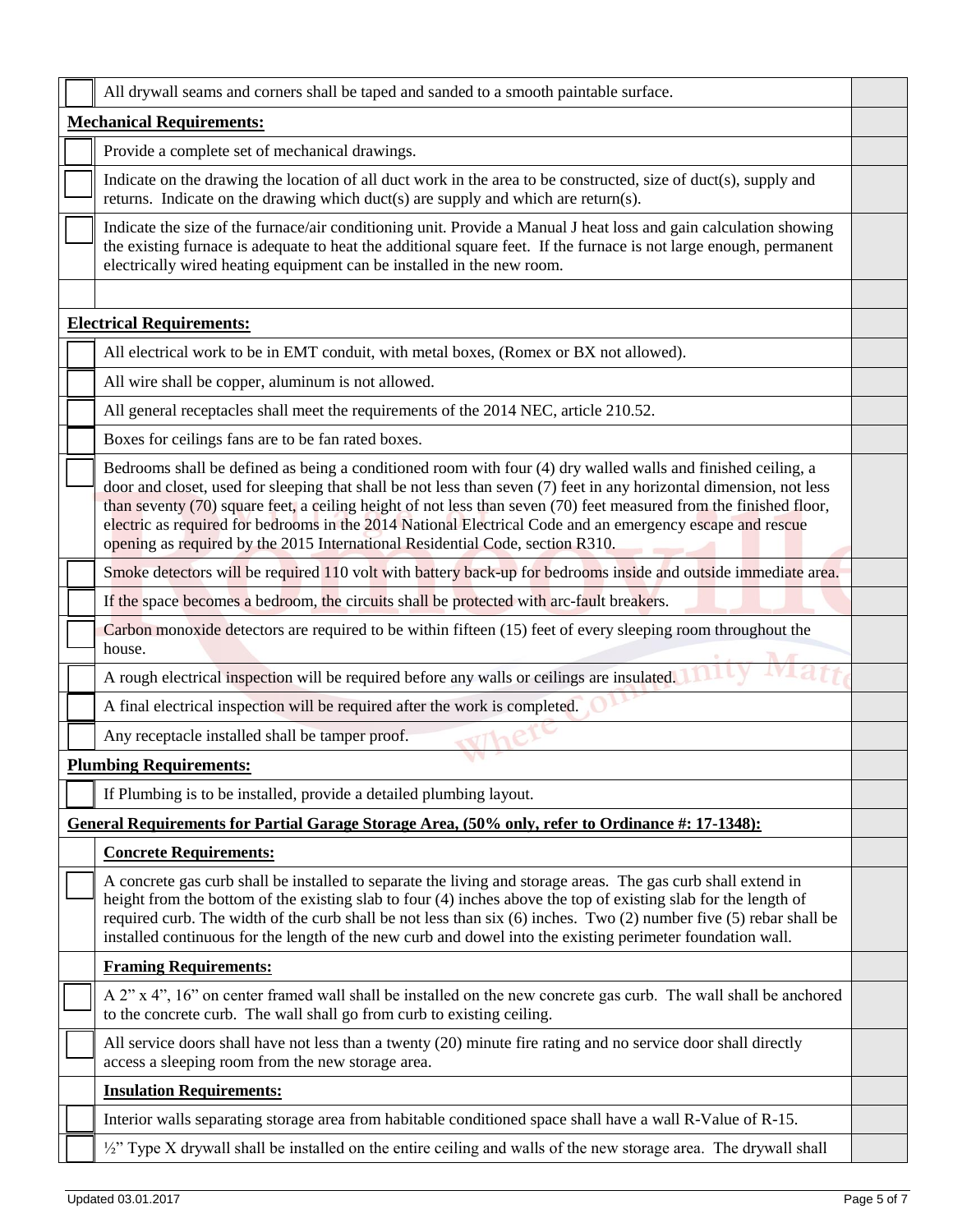